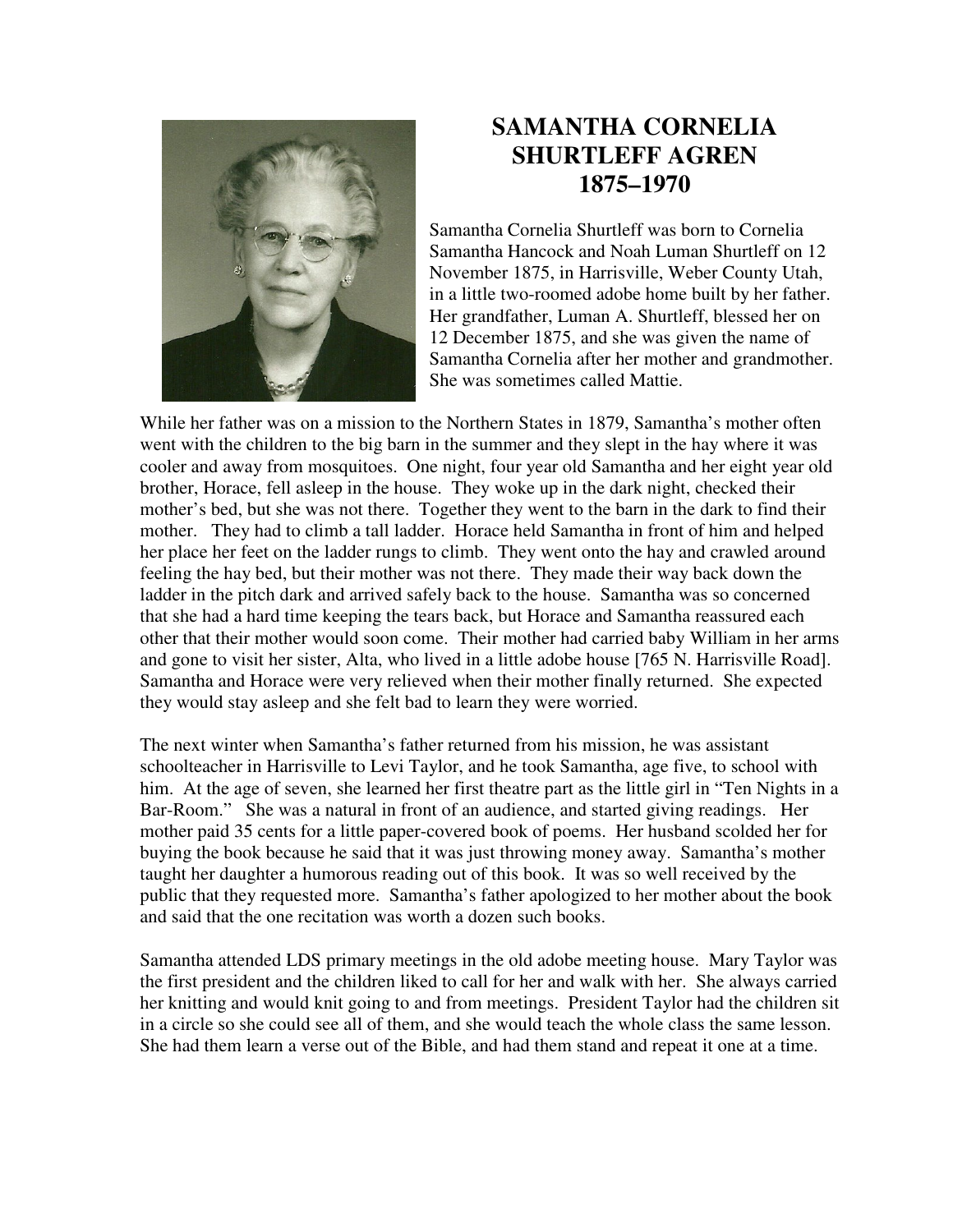Samantha was baptized on November 12, 1883. When she was ready for her baptism, her mother put a blanket in the wagon and her father hitched up the horses and drove to the Four Mile Creek just a little above the meetinghouse. Her father baptized her and a little Italian boy by the name of Hans, whose family lived in the old blacksmith shop. A group of children were there to witness the event and the boys called out, "Mattie and Hans were baptized together." She wished she had shared her baptism with one of her girl friends and not Hans.

Samantha remembered the long walk to the adobe schoolhouse. Mary Critchlow was her first teacher after her father's year of assisting. She and her friend, Ida Harris, liked to take hold of the teacher's hands and walk with her down to the meadows at noon and also do little errands for her.

In the spring, the boys and girls in Harrisville liked to take long walks through the fields between Harrisville and the Hot Springs north west of Pleasant View. Sometimes they climbed up the mountain to see a little house that they were sure was haunted. It had a round room with windows surrounding it, funny carvings on the door post, another room above the round room, a loft above that, and all the rooms were painted different colors.

Samantha's father, Noah, made a little brick mill. He made his own adobe, dried them, fired them into bricks, and used them to make a two-story house [906 North Harrisville Road]. He also built a large barn, sheds, corncrib, and a smokehouse. The property had a natural stream running through it called Dixon Creek. He planted an orchard with all kinds of small fruits including peach, three different kids of plumbs, a variety of apple trees, and also grapevines. They also had strawberries, black, red, and yellow currents, three different kinds of plums, and one big pear tree. The orchard produced loads of apples. So the apples would not waste, Samantha's mother would let her have "apple bees." She invited all the girls and boys in her crowd. Two would peal the apples and the rest would core the apples until there were several tubs and boxes full. There would be apple pealing all over the floor and sometimes around the girl's necks. A "jolly good time" followed with sandwiches, cookies, and apple cider. Samantha's mother also hired Clara Crowther to come and help peel and core apples for drying. The family also dried peaches and plums. They sold the dried fruit in town and used the money to buy new clothes.

Samantha's father had a two seated buggy and a young swift buggy horse which he hitch up to take the family to Sunday School and back again to meetings at two o'clock in the afternoon. In the fall, her mother would load the children in the buggy and take them to Ogden to T.L. Clark's dry-goods store to buy their winter coats, dresses, and shoes.

Her father's two sisters, Sarah and Janette Shurtleff, came to live with the family after their mother died. Samantha remembered a yellow-headed earthen doll that Sarah gave her, and how the aunts would do her work so she could play. Synthia Bingham, another of her father's sisters, who was a widow, used to come to their home with her four small children and stay several days. Melissa, her oldest child, and Samantha used to climb to the peak of the barn and cross on the beam from one end to the other.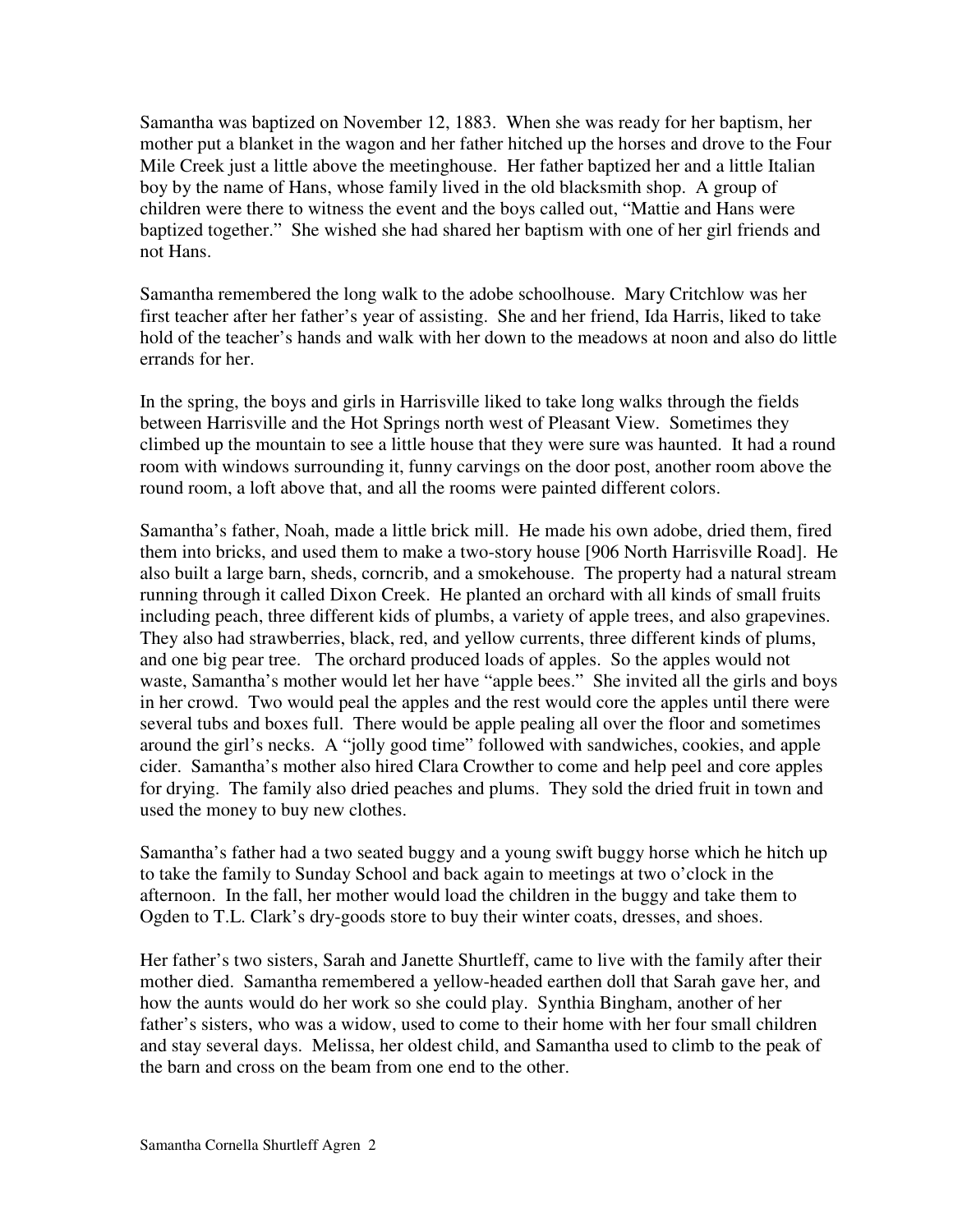Samantha's father made a picket fence in front of their yard and along the big orchard. There was always a picket off the fence just opposite a sweet apple tree. Samantha thought the picket was missing on purpose to accommodate the schoolboys who would help themselves to apples on their way home from school. In the front yard of their home was a sidewalk and shade trees. Across the street from the house, to the south, was open sagebrush land sloping down to the meadow. Every summer Indians came in their wagons with their families and pitched their tents on this land and stayed. The Indians would go to the mountains and pick chokecherries, wild currants, and serviceberries, which they dried for the winter fruit. Sometimes the Indians would come to Samantha's family home and beg for bread and say, "Biscuit and milk, I pike away." Samantha's aunt told her that one time an Indian squaw came asking for bread. Her mother cut a piece off the bread she had just taken out of the oven, and gave it to the squaw who then went back to camp. Soon Indians came two and three at a time until her mother had given away all the fresh bread, and she had to bake biscuits for her family's supper. Her mother sometimes hired Indian boys to help pick the apples. She won their respect and once they brought her some dried serviceberries. Samantha remembered how wonderful they tasted when they were cooked.

Her mother had an old-fashioned flower garden with roses, balsam, bachelor buttons, forgetme-nots, snapdragons, sweet Mary, and stripped ribbon grass on each side of the walkway. Honey-suckle vines climbed up the porch. The grove of box elder trees in the cow yard, with the Dixon Creek running through the center, was a grand place to play. There was also a fish pond through the fence where the boys went swimming. Her father imported carp fish into the pond for their use.

Samantha joined the Young Ladies Mutual Improvement Association in the LDS Chruch when she was thirteen years old. Her mother was the president. Two years later Samantha was appointed assistant teacher in the first intermediate class in Sunday School. On 3 January 1891, she was appointed assistant teacher in the Primary and two years later she was sustained as head teacher.

In 1888, Samantha's father, Noah L. Shurtleff, was called by the president of the LDS Church to go to Alberta Canada to work on the church farm and look after the cattle. He was counseled to marry a second wife and take her with him. He married Mary Ann Saunders, and they moved to Canada and built a home. He lived there four years then lost his life when a well caved in on him. He was buried in Canada. Noah's death was a sad blow for the family. Samantha was seventeen when her father died. Her brother, Horace, was twenty one years old and they had five younger brothers and one younger sister, William 1977, Jessie 1882, Lester 1884, Lee 1885, Cora 1888, and Wilford 1892. Another brother, Walter born 1873, died as a baby. Years later, Lee Shurtleff and his wife Alice, drove to Alberta, Canada. They took a headstone with them and placed it on his father's grave.

Samantha and her brother Horace found work to help with family expenses, taxes, etc. Their Uncle Lewis Shurtleff, President of the Weber Stake of Zion, lived in Ogden. He had a large house and grounds. He hired both of them to work for him. Samantha helped his wife, Emily, and Horace took care of the grounds, garden, green house, horse's curry, and buggy. He also milked the cow. They both lived there for some time. Another Uncle, Frank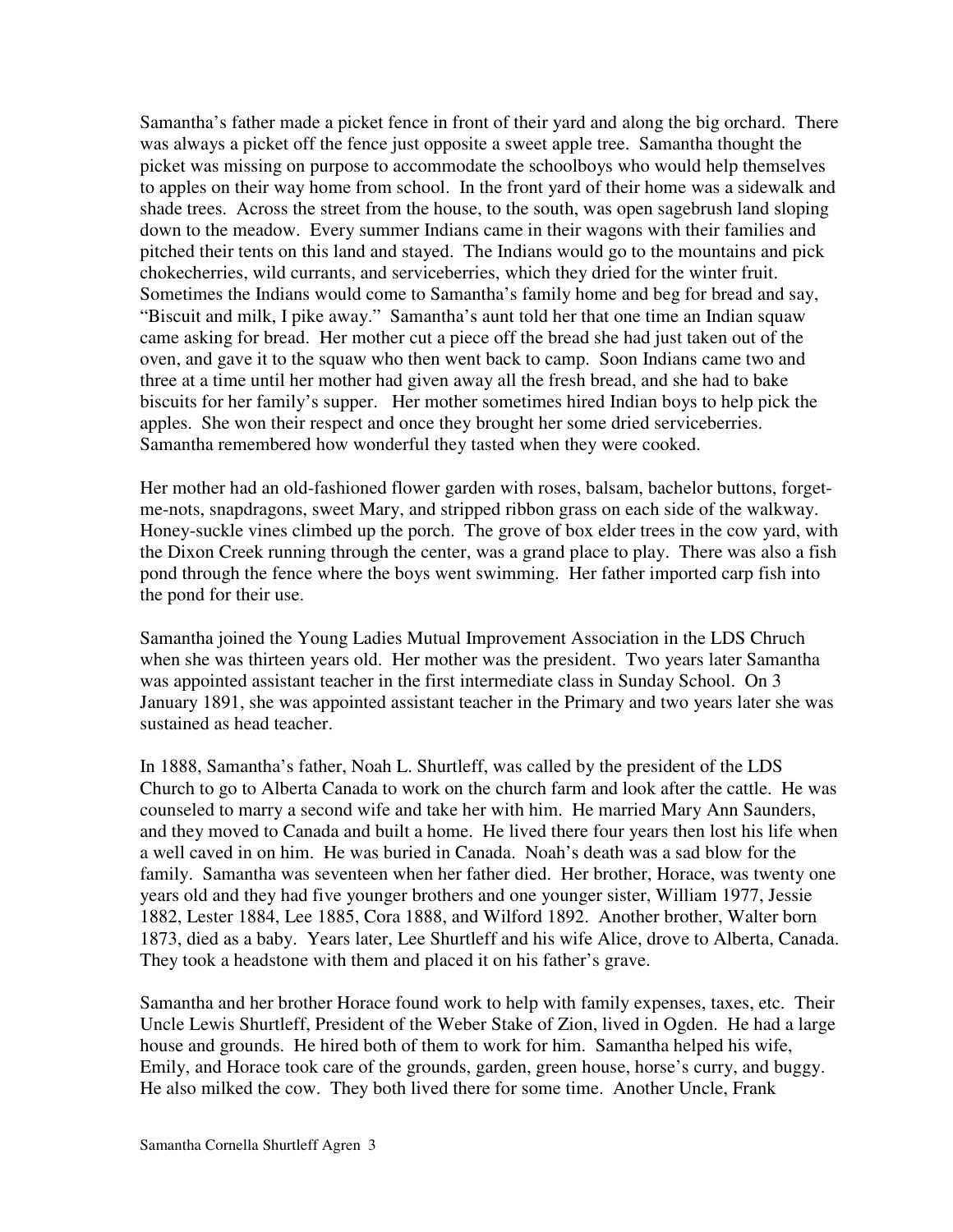Shurtleff, superintendent of the railroad of Eccles Lumber Company in Baker City Oregon asked Horace to work for him. He could furnish him a more satisfactory job and better pay so Horace and Samantha lived with their Uncle Frank and Aunt Betsy for a year. Samantha returned home in 1897, and was sustained to assist W. B. Wilson, District Schoolteacher, in LDS religion class in Harrisville. The next winter she was appointed to assist John C. Neal in the LDS religion class. On 6 August 1898, she received a call from Stake President L. W. Shurtleff, to take a course in Sunday School kindergarten taught by Dennett Smith from Salt Lake City. The class was held at Weber Academy.

Harrisville was noted for its excellent  $24<sup>th</sup>$  of July celebrations, which included a cannon booming at dawn to start the day and then a grand parade. On one occasion, Samantha participated in the parade. There were six horsemen, three ladies and their partners, wearing red, white and blue. The ladies wore the riding habit with long skirts to cover their feet. Samantha wore a full suit of red including cap. Emma Anderson wore white, and Ida Dixon wore blue. All were trimmed in tinsel of silver and gold. They were led by the brass band as they rode through the streets of Harrisville down to Farr West and back home.

Samantha was set apart as president of the Young Ladies M.I.A. on 21 October 1902. She held this position until the close of 1907. In order to have a warm room to meet in, the presidency would go one hour early, take some paper and kindling and build a fire in the stove, which stood in the center of the room, and then all would sit around the stove. They only had the one class.

Samantha married Stephen Andrew Agren on 12 November 1903. They first lived in a small house in the south end of Harrisville. After their daughter, Eileen, was born, they built a two story brick home [408 North Harrisville Road] with an apartment on the north end for Andrew's mother, Bertha Faldt Agren. Andrew was a hard working farmer and provided well for the family. Eight children born to them were Ruth 1904, Eileen 1906, Bertha 1908, Fern 1911, Grant 1914, Karl 1916, June 1919, and Phyllis 1921. Two of the children died while still young, Fern died in 1913 and Karl in 1922.

Samantha was sustained secretary in the LDS Harisville Ward Relief Society in January 1918. On 30 January 1927, she was appointed first counselor. When President Ruby Romrell passed away a few months later, Samantha was sustained as president. She was sustained as Theology Class Leader in 1938, a position she held until her release in 1955. Samantha was active in the Daughters of the Utah pioneers, camp 30, Harrisville. On 16 November 1949, she was appointed historian for the Harrisville LDS Primary Association. Later Andrew and Samantha were appointed to work with the LDS Genealogical Society in Harrisville as teacher's to visit families and assist them in making out Family Groups Sheets and Pedigree Charts.

In June 1951, at the age of seventy-five, Samantha went to Los Angles to be with her daughter, Phyllis, who was very sick. She aided in nursing her daughter back to health. After spending time with Phyllis, she visited her daughter, Eileen Pearce, and her family. She returned home just in time to attend a stake family outing in the grove behind the Harrisville Ward meeting house. Lunch was served on a long table in the grove, after which,